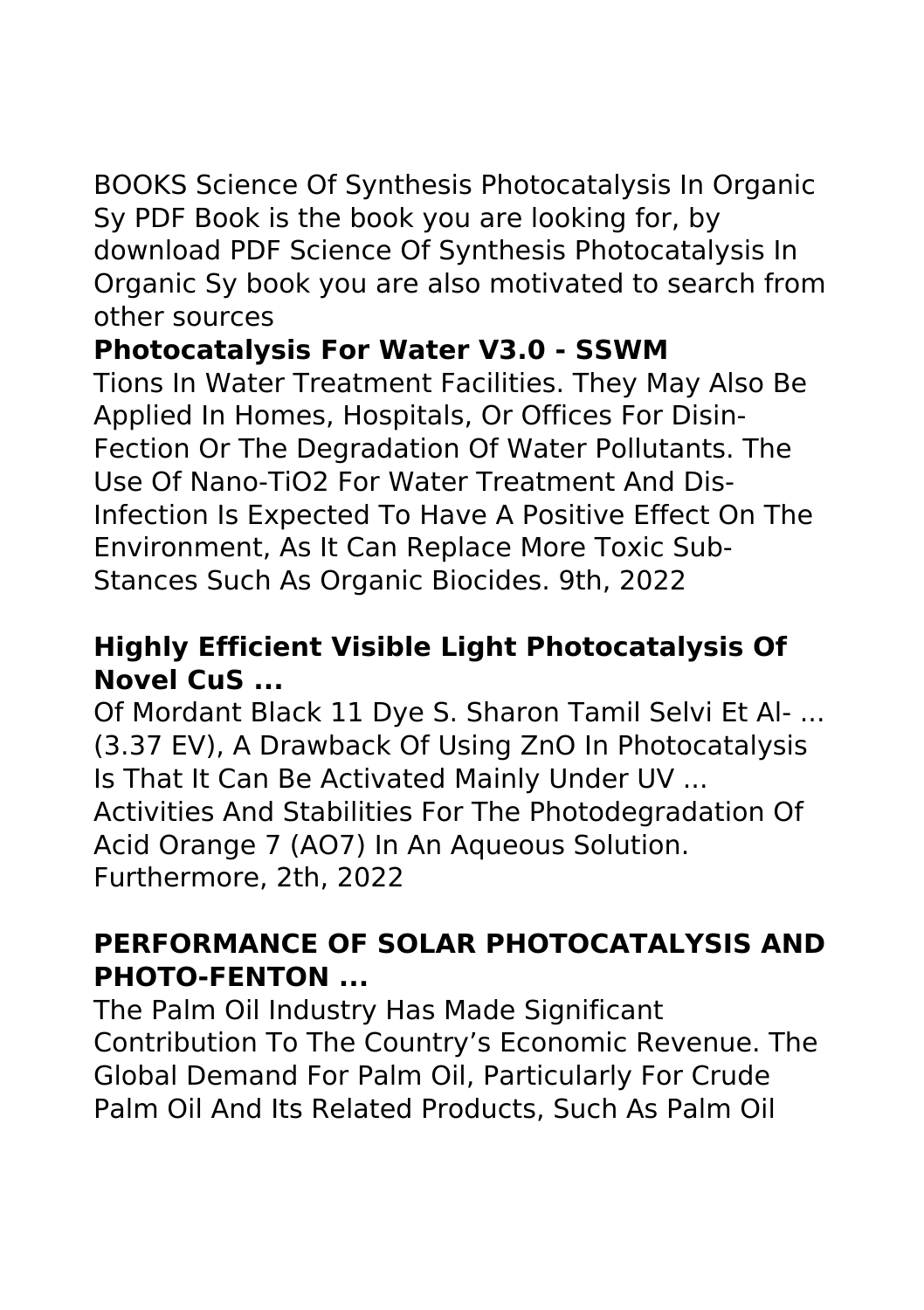And Palm Kernel Oil, Is Rapidly Growing. Consequently, The Palm Oil Industry Is Generating A Significant Amount Of Waste, Namely Palm Oil Mill ... 1th, 2022

#### **Advancements In The Photocatalysis Of Iron Complexes And ...**

Introduction 16 Experimental 19 Results And Discussion 30 ... Armstrong And Mariah Frank For Their Insightful And Diligent Collaboration With Me For Our ... Professor Poutsma Has Deepened My Love For Computer Science And Chemistry Through His Computational Chemistry Class, An 2th, 2022

### **Quantum Confinement Controls ARTICLE Photocatalysis: A …**

Chopped Light From A Xenon Arc Lamp. The Results Are Shown In Figure 3 For Various Sizes. In General, Photocurrents Were Small For Bulk CdSe (60 μA/cm2) And For Small QDs Below 2.6 Nm (10 μA/cm2) But Larger For Large QDs Above 2.6 Nm (300 μA/cm2). This Trend Can Be Explained By Seve 17th, 2022

# **Semiconductor Photocatalysis Of Bicarbonate To Solar Fuels: …**

Vis Spectra Of The Particles Were Obtained Using A Varian Cary 50 Scan UV−vis Spectrophotometer, With Wavelength Ranging From 800 To 200 Nm. Cu 2 O Samples Were Dispersed In Ethanol, While The AgNP And Ag/ Cu 2 O Samples Were Dispersed In Milli-Q